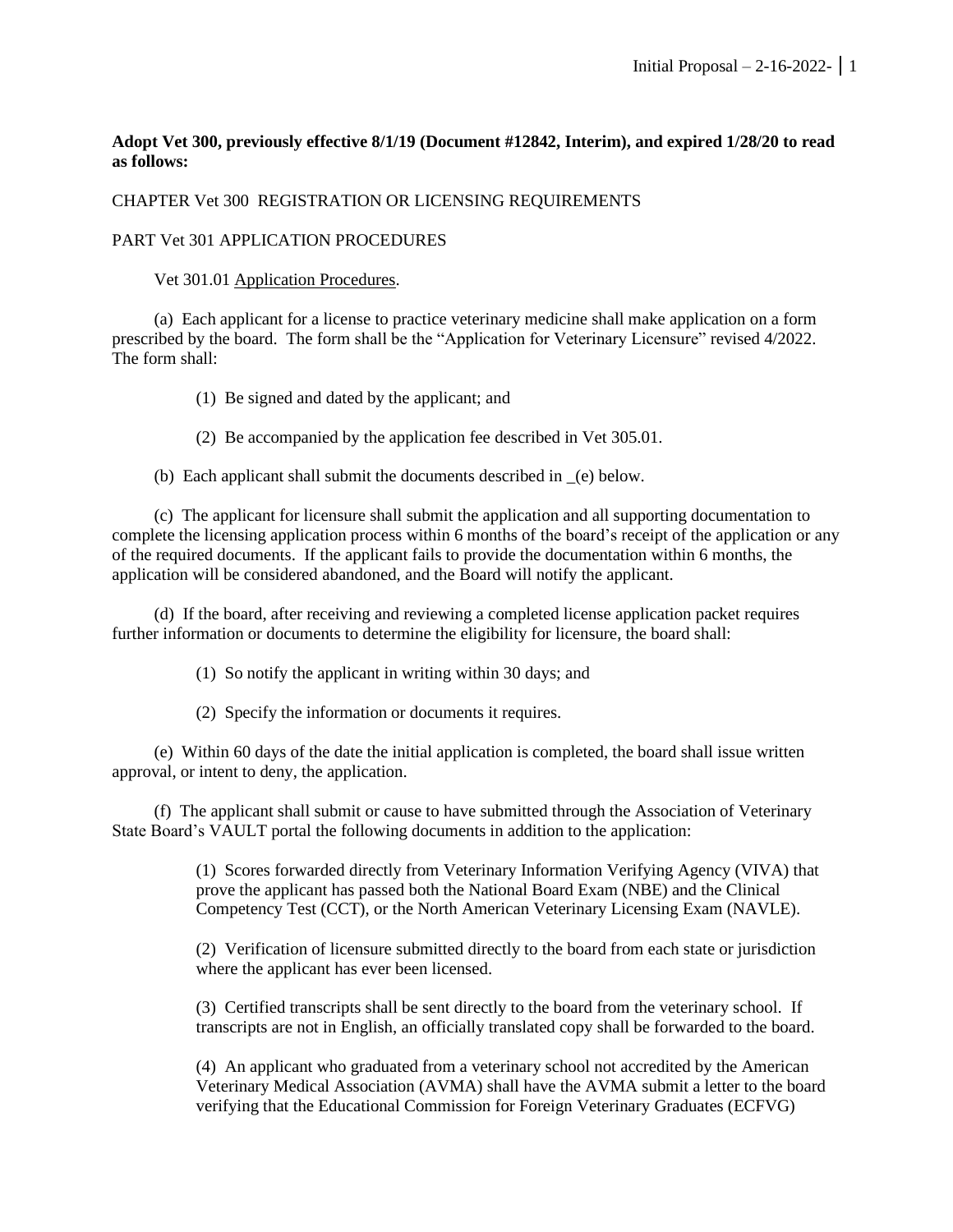certification program was completed; or, if applicable, a certified copy of the Certificate of Qualification issued by the Canadian Veterinary Medical Association shall be forwarded to the board.

(5) A current curriculum vitae (CV) or resume.

(6) Two letters of recommendation sent directly to the board from practicing veterinarians who can attest to the veterinary abilities of the applicant within the last 5 years. Applicants who have graduated in the current calendar year and who have not been practicing shall be exempt from this requirement.

(7) Detailed information of pending complaints or disciplinary action taken in another state or jurisdiction relating in any way to the practice of veterinary medicine.

(f) Any material misrepresentation on such application shall disqualify the applicant.

(g) An applicant applying through this state to take the NAVLE may access both the National Board of Veterinary Medical Examiners (NBVME) NAVLE application and the NAVLE online approval form via the NBVME website**.** The applicant shall submit both directly to the NBVME by the deadlines posted on that website.

(h) If an applicant possesses a United States Department of Justice Drug Enforcement Administration (DEA) number to prescribe schedules II-IV controlled substances pursuant to RSA 318- B:33, the applicant for licensure shall register with the Controlled Drug Prescription Health and Safety Program (PDMP), pursuant to RSA 318-B:33, II and Ph 1503.01 (a). Failure to register within 90 days of the initial issuance of a license shall constitute professional misconduct and shall be grounds for disciplinary action. A licensee shall not engage in the prescribing or dispensing of controlled substances in schedules II-IV without having registered with the PDMP.

(i) The license shall be issued under the legal name of the licensee and that shall be the name used by the licensed veterinarian in practice situations.

### PART Vet 302 QUALIFICATIONS

Vet 302.01 Qualifications. Each applicant for licensure by the board shall:

(a) Be 18 years of age or more;

(b) Have graduated from an AVMA accredited veterinary school or any other veterinary school that meets the minimum standards established by the AVMA for its approval, or have obtained an ECFVG or PAVE certificate or other certification program completed by the applicant that meets the ECFVG or PAVE program minimum standards in the view of the board in the application review;

(c) Be a person of good professional character in accordance with Vet 302.02.

(d) Have a passing grade of 70% or higher for both the NBE and the CCT, or the NAVLE; and

(e) Have not**,** at any time**,** had his or her license under suspension or revocation in any jurisdiction in which the applicant is or was licensed to practice veterinary medicine.

Vet 302.02 Good Professional Character. Good professional character shall include but not be limited to: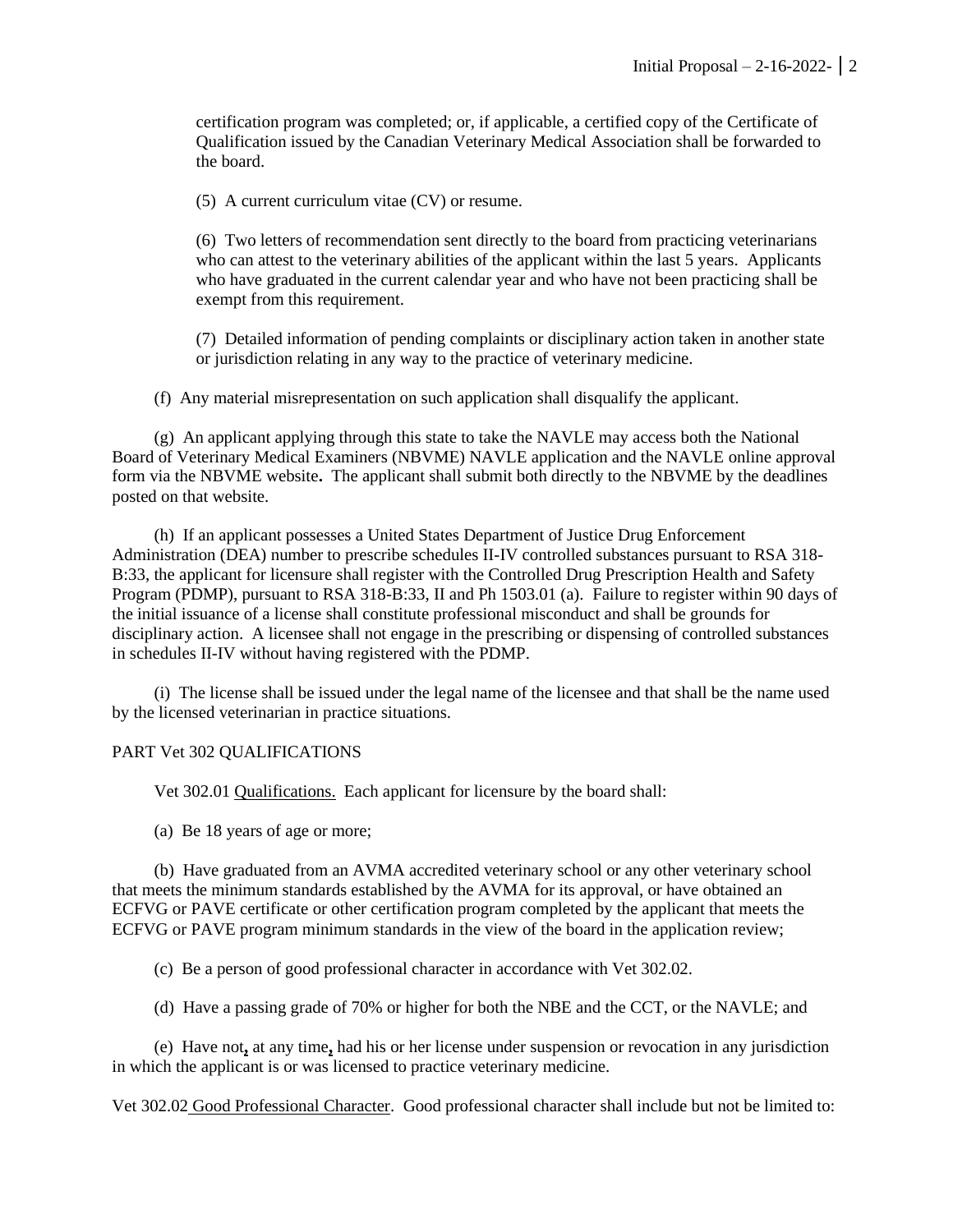(a) Traits including honesty, trustworthiness, diligence**,** and reliability that are relevant to and have a rational connection with the applicant's present fitness to practice veterinary medicine;

(b) No conviction for any crime which would impair the individual's worthiness and ability to serve as a professional licensed veterinarian pursuant to RSA 332-G:10;

(c) Shall not have a conviction which would materially and substantially impair the applicant's ability to practice. The following**,** and any other relevant considerations, shall be weighed:

(1) Age and maturity at the time the criminal act was committed;

(2) The degree of culpability required for conviction of the crime and any mitigating factors including motive for commission of the crime;

(3) The classification of the criminal act and the seriousness of actual and potential harm to persons or property;

(4) Criminal history and the likelihood that criminal conduct will be repeated;

(5) The permissibility of service as a professional licensed veterinarian within the terms of any parole or probation;

(6) Proximity or remoteness in time of the criminal conviction; and

(7) Any evidence offered which would support good professional character.

(d) No behavioral problem which endangers the welfare or personal safety of clients, patients**,** or other veterinary personnel; and

(e) No practice within the state of New Hampshire within the previous 5 years without an active license.

## PART Vet 303 JURISPRUDENCE EXAMINATION

Vet 303.01 Examination Subjects. Applicants shall be prepared to be examined in the laws and rules affecting the practice of veterinary medicine in New Hampshire.

Vet 303.02 Passing Grade and Retention of Examination. A passing score on the examination shall be 90%. All examinations shall be retained at the board office for a period of 3 years and destroyed thereafter.

### PART Vet 304 RECIPROCITY

Vet 304.01 Reciprocity Application Procedures.

(a) The candidate for reciprocity shall:

(1) Have been licensed in another jurisdiction for at least 5 years; and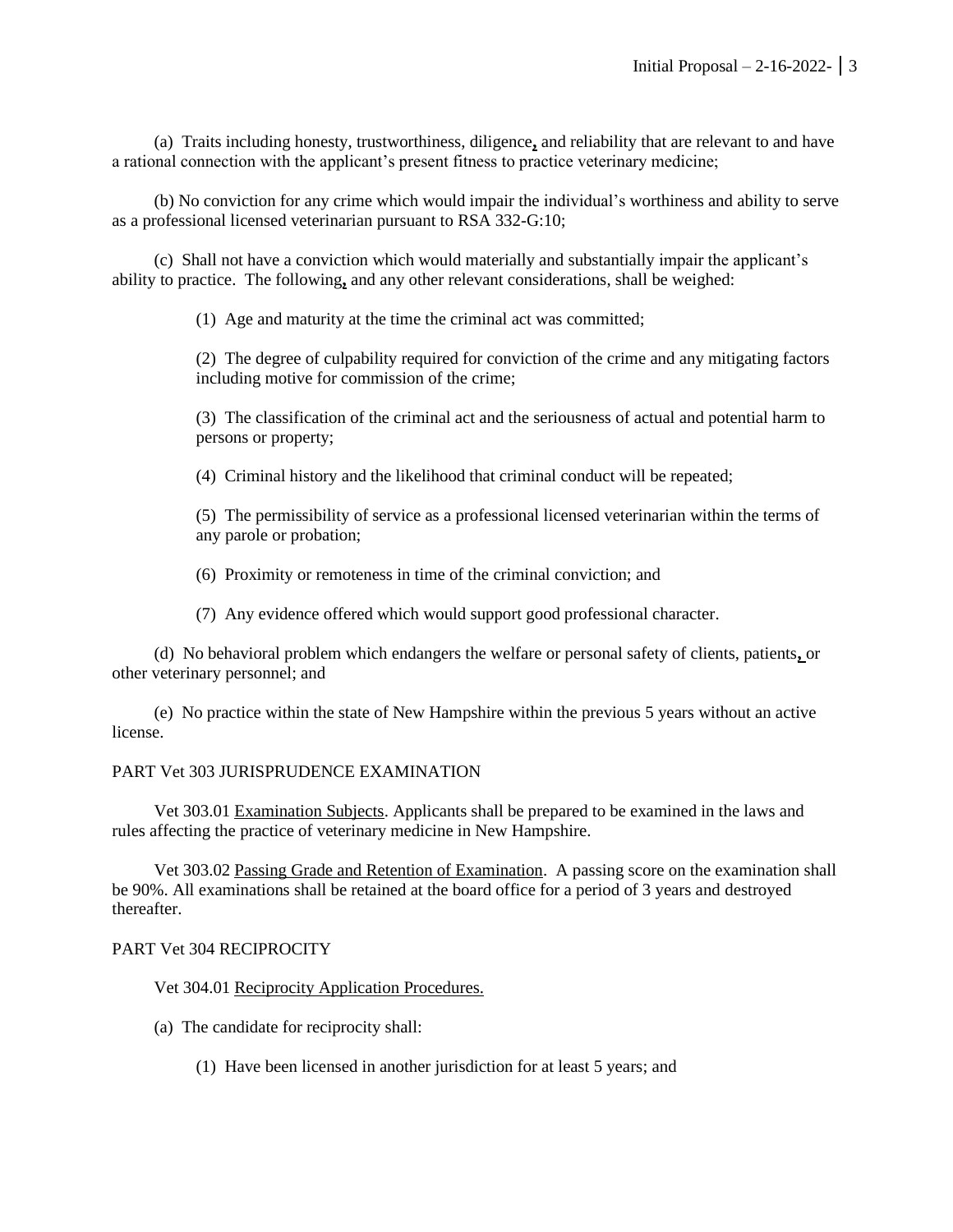(2) Have practiced clinical veterinary medicine for at least 1,000 hours during 3 of the previous 5 calendar years with a minimum of 3,000 practice hours.

(b) An applicant seeking reciprocity shall apply by submitting the application described in Vet 301.01(a) and comply with the requirement for completion of the submission described in Vet 301.01(c);

(c) An applicant seeking to qualify through reciprocity shall submit all documents described in Vet 301.01(f) except for letters of recommendation described in Vet 301.01(f)(6);

(d) The documents required by (c) above shall be submitted by the applicant as described in (1) through (7) or the applicant shall have the required documents submitted through the Association of Veterinary State Board's VAULT portal.

### PART Vet 305 TEMPORARY PERMIT

Vet 305.01 Temporary Permit. A temporary permit shall be issued to a graduate of a veterinary college recognized in accordance with RSA 332-B:9 to allow the graduate, waiting to take the next available national examination required by RSA 332:B-10, to practice under supervision.

Vet 305.02 Application for Temporary Permit.

(a) An application for a temporary permit shall submit the following:

(1) A complete application as defined in Vet 301.01 and all supporting documents except for Vet 301.01(f)(1);

(2) A written statement sent directly to the board from the New Hampshire licensed veterinarian agreeing to supervise the applicant's practice in accordance with these rules and stating the practice where the permittee will be working; and

(3) The payment for the application fee set forth in Vet 305.

#### Vet 305.03 Obligations of Temporary Permit.

- (a) The Permittee shall:
	- (1) Practice under the supervising veterinarian recognized in Vet 305.01;
	- (2) Notify the board, in writing, within 5 days if employment is terminated;
	- (4) Meet all the requirements of Vet 302 except Vet 302.01(d); and
	- (5) Take and pass the New Hampshire jurisprudence examination described in Vet 303.
- (b) The temporary permit shall be:
	- (1) Valid for no more than one year from the date issued;
	- (2) The temporary permit shall not be renewable;
	- (3) The supervising veterinarian shall: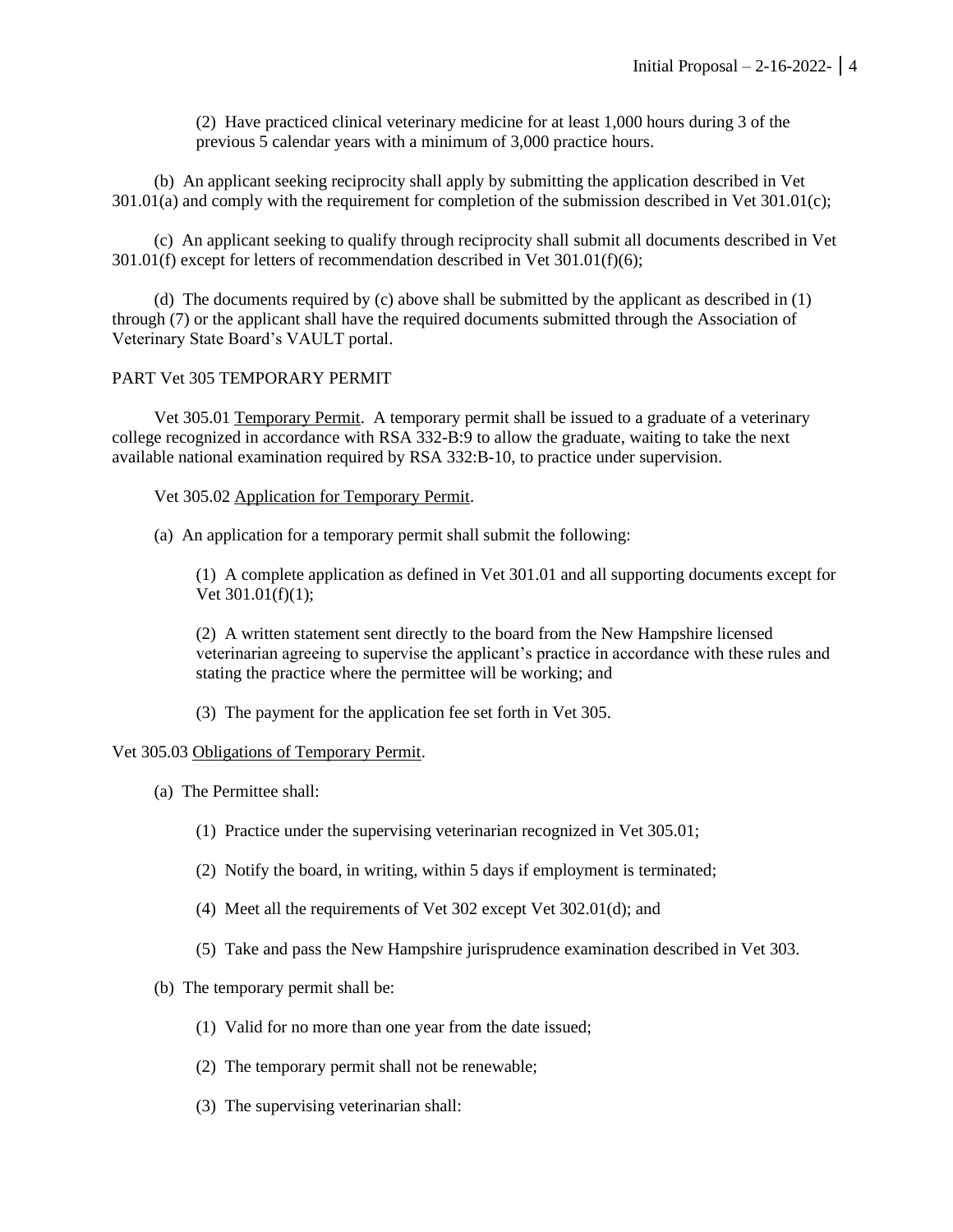a. Be responsible for the permittee's actions;

b. Provide a written statement to the board and the permittee within 5 days of early termination of the agreement to supervise and

(4) The temporary permit holder shall sit for the first available set of examinations described in Vet 301.02(d) following the date the temporary permit is issued.

Vet 305.04 Approval or Denial of a Temporary Permit.

(a) If the board, after receiving and reviewing a completed application for temporary permit packet requires further information or documents to determine the eligibility for the temporary permit, the board shall:

(1) So notify the applicant in writing within 30 days; and

(2) Specify the information or documents it requires.

(b) Within 60 days of the date the renewal application is completed, the board shall issue written approval or, intent to deny, the application.

(c) Any applicant wishing to challenge the board's denial of an application for temporary permit shall:

(1) Make a written request for a hearing of the applicant's challenge; and

(2) Submit this request to the board within 60 days of the board's notification of license denial.

#### PART Vet 306 FEES

Vet 306.01 Fees.

(a) Fees shall be assessed pursuant to RSA 332-B:7, III according to the following schedule:

(1) The initial application fee shall be \$155.00;

(2) The fee for annual license renewal applied for before December 31 shall be \$155;

(3) The fee for reinstatement of licensure shall be \$155.00; and

(4) The fee for the physician health program for initial licensure, renewal of licensure, and reinstatement of licensure shall be \$20.00.

Vet 306.02 Refunds. No refunds shall be granted once the application or the renewal process is initiated.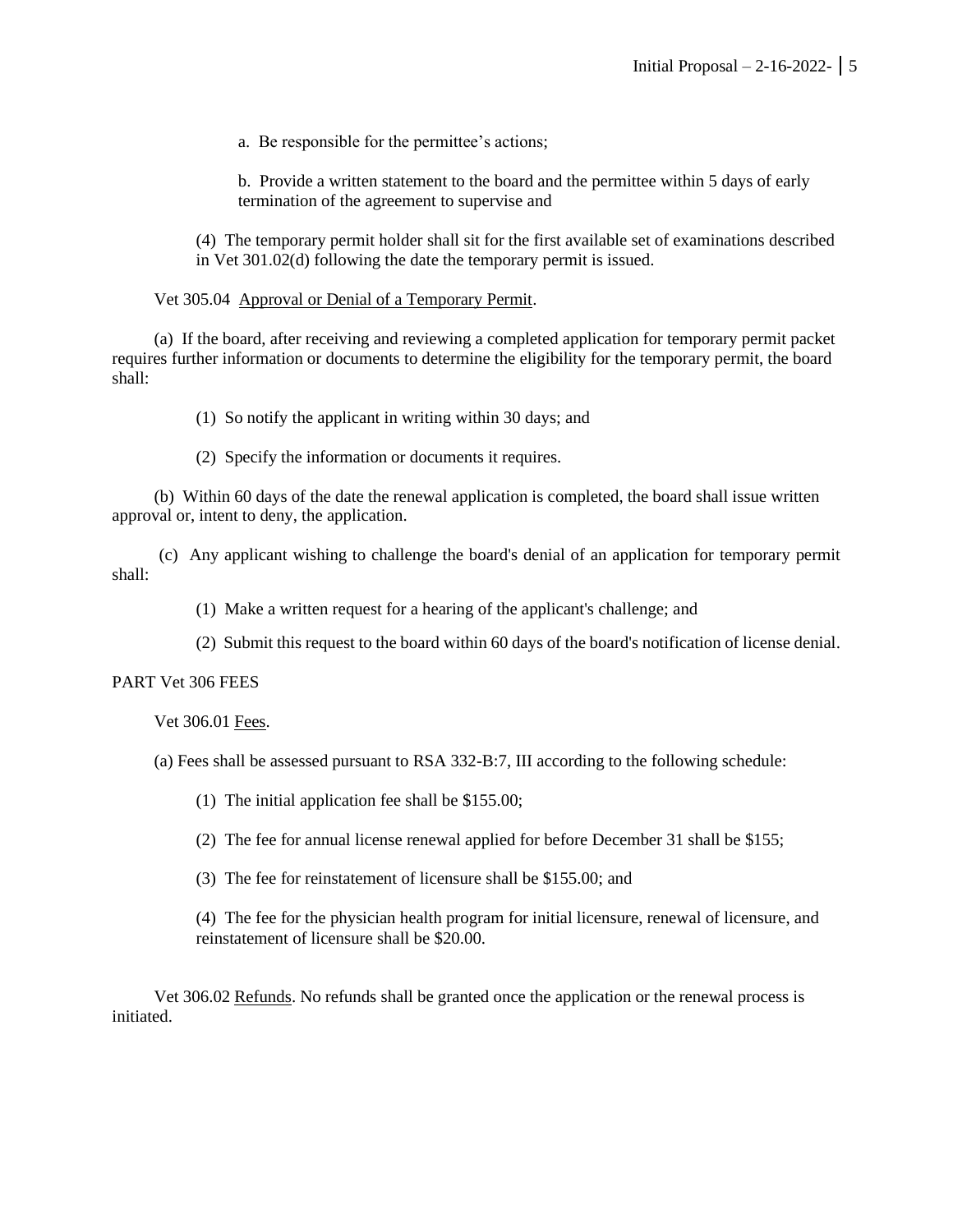# **APPENDIX I**

| Rule                   | <b>State Statute</b>       |
|------------------------|----------------------------|
| Vet 301.01             | RSA 332-B:9; RSA 318-B:41  |
| Vet 301.02             | RSA 332-B:7-a, I           |
| Vet 302.01 and 302.02  | RSA 332-B:9 & RSA 332-B:11 |
| Vet 303.01 and 303.02  | RSA 332-B:10               |
| Vet 304.01 and 304.02  | RSA 332-B:12               |
| Vet 305.01 thru 305.03 | RSA 332-B:7, III           |
| Vet 306.01             | RSA 332-B:13, I            |
| Vet 401.01             | RSA 332-B:13, I, II, & III |
| Vet 401.02             | RSA 332-B:13, III          |
| Vet 402.01 thru 402.03 | RSA 332-B:14, II, & III    |
| Vet 403.01             | RSA 332-B:13, III          |
| Vet 404.01 and 404.02  | RSA 332-B:13, I            |
| Vet 405.01             | RSA 332-B:7-a, X           |
| Vet 501.01             | RSA 332-B:9                |
| Vet 501.02             | RSA 332-B:9                |
| Vet 501.03             | RSA 332-B:7-a, VI          |
| Vet 501.04             | RSA 332-B:7-a, VI          |
| Vet 502.01 and 502.02  | RSA 332-B:7-a, VI          |
| Vet 503.01             | RSA 332-B:7-a, VI          |
| Vet 601.01 thru 603.01 | RSA 332-B:1, III           |
| Vet 701.01 and 701.02  | RSA 332-B:7-a, VI, & XII   |
| Vet 801.01 thru 804.01 | RSA 332-B:7-a, X           |
| Vet 901.01             | RSA 332-B:1, III           |
| Vet 1001.01            | RSA 332-B:7-a, XV          |